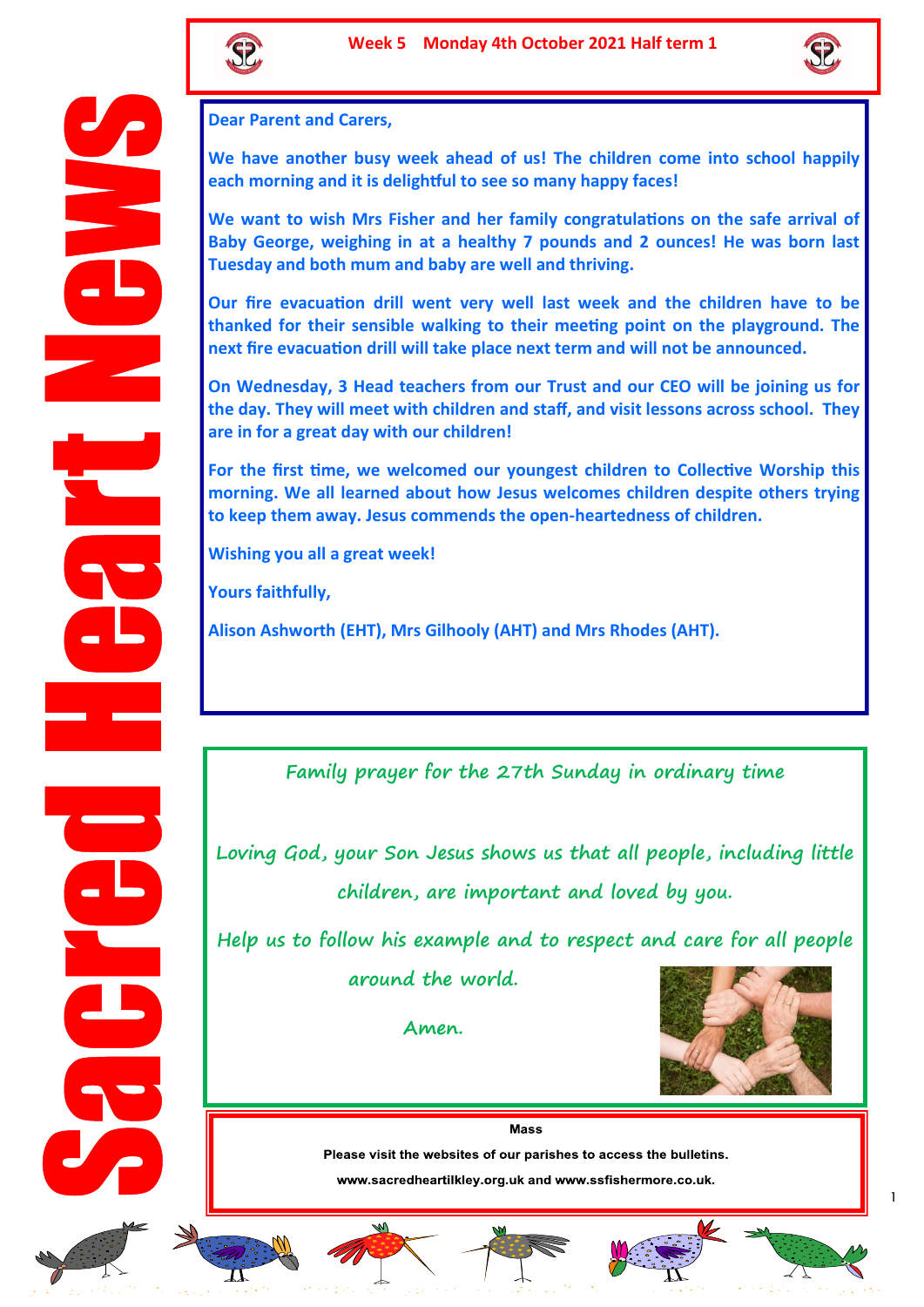Since the start of the term, the children have been learning about the virtue of Respect. At this morning's assembly children received a certificate recognising that they have lived out this virtue. The children chose a person in their class.

St Francis– Harrison C

St Bernadette– Evie C

- St Clare– Elsa W
- St Peter– Olivia G
- St Vincent– Bella B
- St Oscar– Annie S

Well done to you all!





**Cross Country Event** 

**Saturday 2nd October 2021**

**On Saturday the children took part in the cross country event representing the school in a very positive manner– well done and thank you to all who took part!** 

**There were special mentions to our Reception girls team who came second, to Samuel who came 3rd in the year 1 boy's race and Samuel who came second in the Y6 boys race.** 

**All photos from the day can be accessed at our Facebook/ twitter account later on today.** 

**Well done everybody! We are very proud of you!**